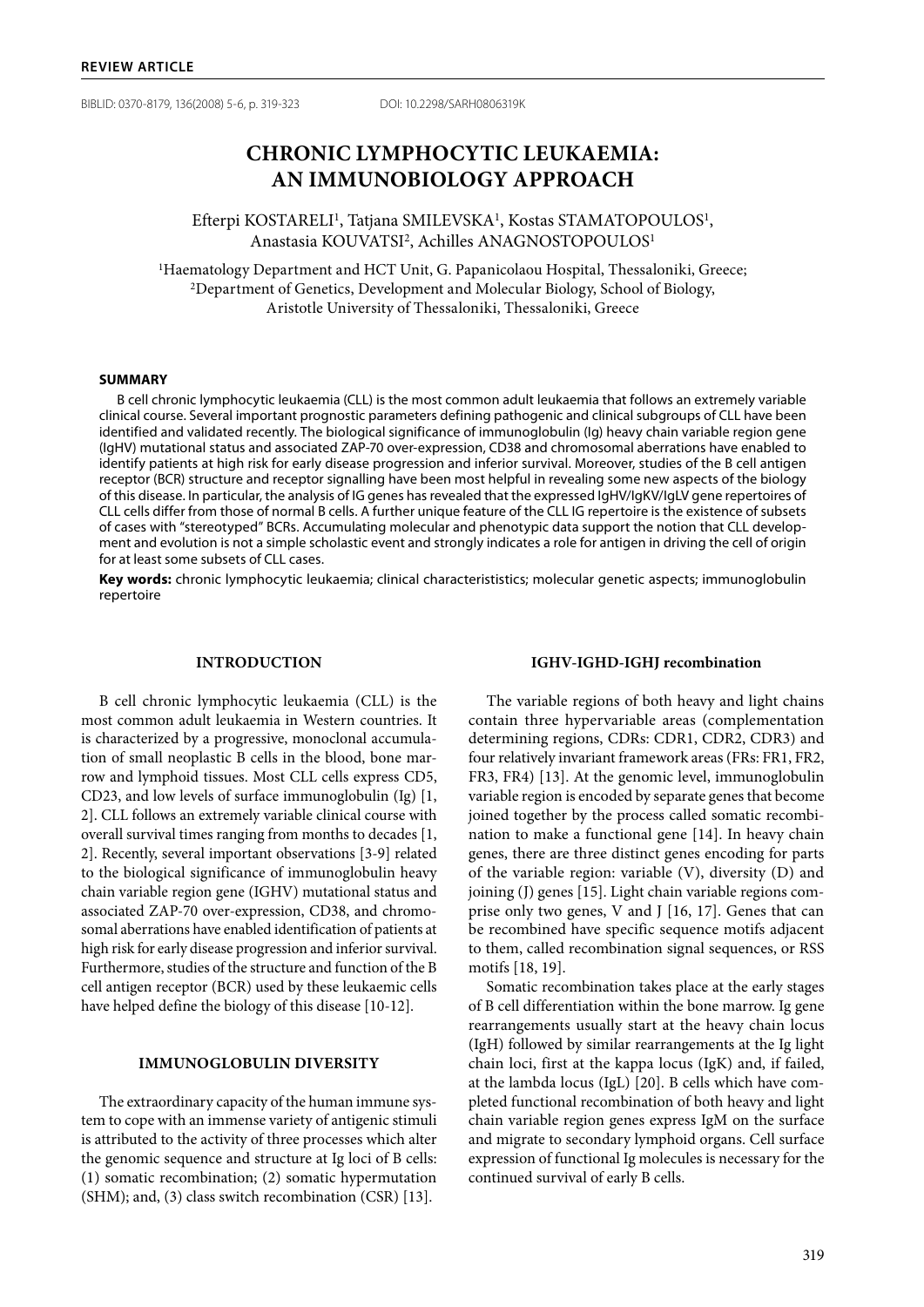### **Somatic hypermutation**

Somatic hypermutation (SHM) of Ig variable genes forms a second cycle of diversification after somatic recombination which increases antibody diversity and produces antibodies with higher specificity [21]. During this process, mainly base substitutions and occasionally insertions/deletions are introduced into a region of 1-2 kb surrounding the antibody-coding sequence. In normal B cells, replacement mutations are preferentially clustered within the CDRs rather than the FRs. The current model for SHM describes the process as being divided into two phases: the first activation-induced deaminase (AID)-dependent phase creating substitutions at C•G pairs and the second phase creating substitutions at A•T pairs [22-25].

The SHM is classically considered to occur within the germinal centre following encounter with antigen. Cells expressing high affinity antibody molecules are positively selected and differentiate into either memory B cells or plasma cells [21, 22, 26]. Once selected, memory B cells no longer require surface immunoglobulin or antigen for continued long term survival. Mutated cells that produce low affinity antibody or fail to produce antibody, like the equivalent B cell precursors in the bone marrow, undergo apoptosis within the germinal centre. The consequence of the SHM is the selection of B cells that produce high affinity antibodies.

Germinal centres (GCs) have long been considered as the only sites capable of sustaining a high rate of somatic hypermutation [26]. Contrary to this idea, it has recently been found that splenic autoreactive B cells in autoimmune MRL/Faslpr mice proliferated and underwent active somatic hypermutation at the T zone–red pulp border rather than in GCs [27]. These results implicate this region as an important site for hypermutation. Because somatic mutations can create autoreactive B cells from the innocuous ones [28], mechanisms that censor autoreactive mutants are likely to be important in the GC. These protective mechanisms may be the reason why mutation is normally restricted to the GC. However, when the antigenic stimulus is chronic and the antigens involved may stimulate through unique pathways, B cells may mutate elsewhere and thereby escape the mechanisms that normally censor autoreactive B cells in the GC environment.

### **Class switch recombination**

The IgH locus consists of an ordered array of five constant region (IgHC) genes: mu, delta, gamma, epsilon and alpha. Class switch recombination (CSR) replaces the IgHC gene to be expressed from mu to gamma or epsilon or alpha, resulting in switching of antibody isotype from IgM to IgG, IgE, or IgA, respectively, without changing antigen specificity. Each isotype determines the manner in which captured antigens are eliminated or the location where the IG is delivered and accumulated [13, 29].

CSR is induced in vivo by both T-dependent (TD) and T-independent (TI) antigens [30]. B-cell activation by TD antigens requires interaction of the CD40 ligand expressed on activated T cells and CD40 on the surface of B cells. T-independent antigens can activate B cells in the absence of direct T- and B-cell interactions. Recent studies have shown that is possible to mimic *in vitro* TD antigen stimulation by culturing B cells in the presence of anti-CD40 along with specific cytokines, and TI activation by treatment with LPS plus or minus the addition of specific cytokines. In concert with antigen-dependent activation, cytokine-induced signalling provides specificity to CSR [31].

### **CLL SUBGROUPS: CLINICAL IMPLICATIONS**

One of the most important molecular genetic parameters defining pathogenic and prognostic subgroups of CLL is the mutational status of the IGHV genes [1, 3, 4, 8, 32-35]. Other surrogate markers such as ZAP-70 and CD38 have also been identified and validated [3, 8, 9, 36, 37]. Moreover, genomic aberrations, telomere length and BCR signalling have been shown to be of pathogenic and clinical relevance in CLL [1, 2, 5, 8, 38].

# **Mutational status of immunoglobulin genes and surrogate markers in CLL**

CLL cells are CD5+ cells and express IgM/IgD [1, 10, 11]. This phenotype could be reported as a mantle zonelike phenotype of naive cells, which express unmutated Ig genes. In this concept, CLL was initially thought to carry little, if any, somatic mutation. This idea was modified in 1999 when two groups of investigators demonstrated a strong correlation between mutational status and disease prognosis [3, 4].The analysis of IgHV gene mutations revealed two distinct categories of CLL, with and without somatic mutations. In these studies IgHV gene sequences with differences of > 2% from the most similar germline gene were considered as "mutated" to avoid the possibility that some of these differences might represent unknown allelic polymorphisms in the IGH locus [34]. IgHV sequences that exhibited <2% difference from the germline gene were considered as "unmutated".

Somatic mutations do not appear to occur uniformly among IgHV gene subgroups, rather they display a hierarchy of mutations (IgHV3> IgHV4> IgHV1) [6, 39]. Differences appear even more striking when considering individual IgHV genes, with IgHV1-69 carrying very few mutations as opposed to IgHV3-07, IgHV3-23 and IgHV4-34, which show a high load of mutations. These differences may indicate that the CLL precursors received contrasting stimulations by distinct types of antigen prior to leukaemic transformation or that the precursors were transformed into leukaemic cells at distinct maturation stages [1, 10, 11].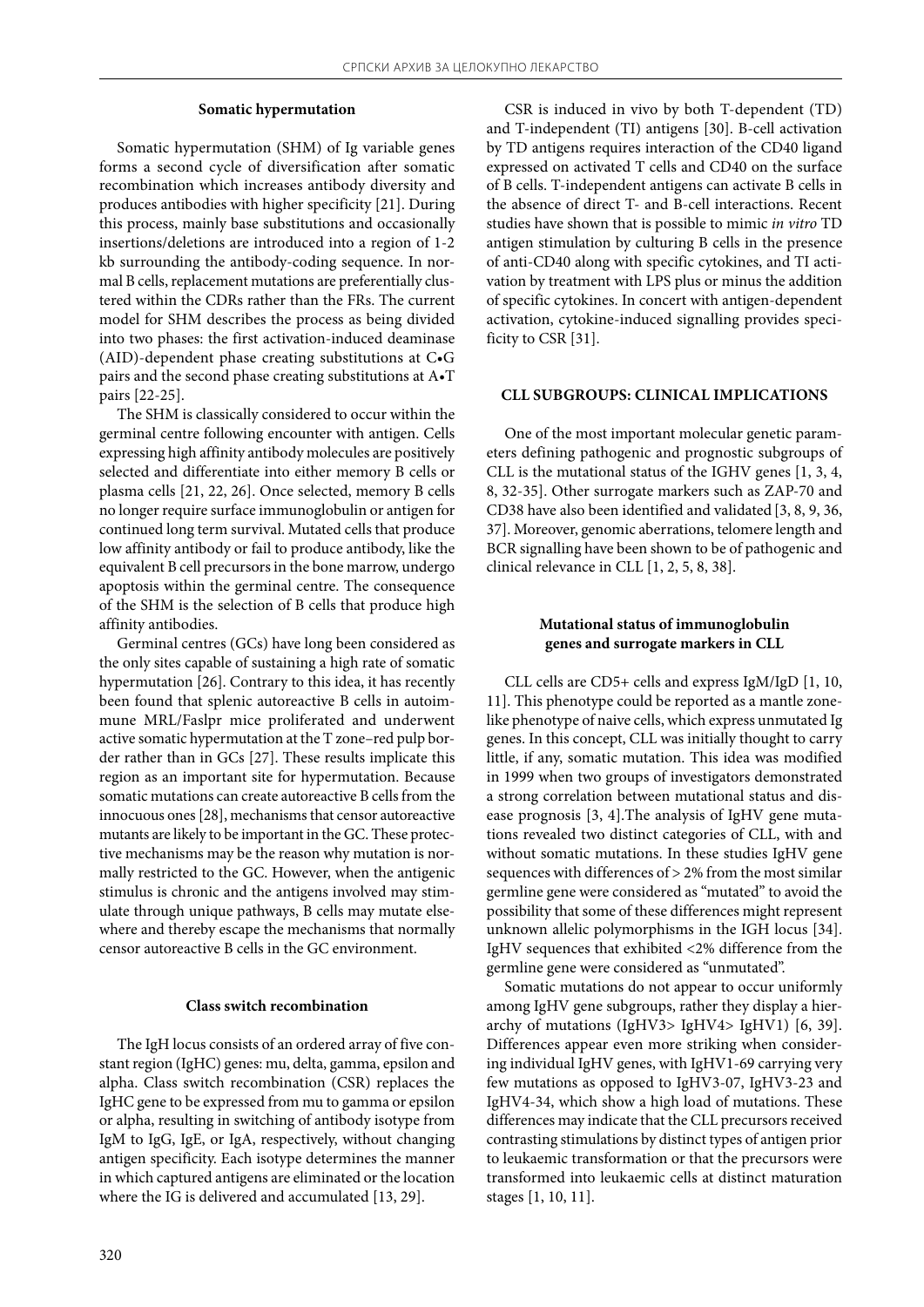CD38 is a membrane protein that marks cellular activation and maturation and has signalling activity [8, 32, 36]. CD38 expression is associated with neoplastic cells showing atypical morphology, diffuse bone marrow infiltration, high peripheral blood lymphocytosis and a less favourable overall prognosis. Further studies have revealed that CD38 and IgHV mutation status often overlap, although not always, but CD38 may perhaps vary over time [40]. CD38 is now viewed as an independent prognostic marker of outcome, with its own biological and clinical value [36, 41].

In a pioneering gene-expression profiling study in CLL, a panel of genes has been identified in which the expression of a small subgroup of genes, including those encoding ZAP-70, IM1286077, and C-type lectin, correlated with the mutational status of IgVH genes [42]. ZAP-70 (zeta-associated protein 70) is a receptor-associated protein tyrosine kinase originally found in T cells. Recent data have shown that the expression of ZAP-70 protein is strongly associated with CLL cells carrying unmutated IgVH genes [9, 37]. The immunofluorescence method for identifying ZAP-70+ cells in CLL is not fully standardized amongst different laboratories, and it remains to be determined whether this parameter is amenable to the routine clinical workup of patients with CLL. Therefore, knowing both ZAP-70 level and IgHV mutational status provides more useful prognostic information than knowing only one.

# *Biases in V gene use and Stereotyped BCRs*

The expressed IgHV/IgKV/IgLV gene repertoires of CLL cells differ from those of normal B cells [1, 6, 7, 10, 11, 39]. CLL cells use predominantly IgHV1, IgHV3 and IgHV4 subgroup genes in a distribution that is different from that reported for normal peripheral blood CD5+ B lymphocytes [6, 39]. Specifically, the IgHV1 family is overexpressed and the IgHV3 subgroup is underexpressed in relation to the circulating CD5+ repertoire.

The mature normal Ig repertoire is dominated by few genes without evidence for preferential pairings of Ig heavy/light chain genes or subgroups [43, 44]. No associations exist between heavy/light chain CDR3 lengths and sequences or between IGHV/IGHD/IGHJ genes [45]. In contrast, as recently shown by several groups, a unique feature of the CLL IG repertoire is the existence of subsets of cases with "stereotyped" BCRs [1, 6, 7, 46-55]. Along these lines, we have recently demonstrated that stereotyped HCDR3 sequences may be identified in >20% of CLL cases [55]. Importantly, the comparison of CLL sequences to non-CLL sequences from B cells of diverse sources has revealed that HCDR3 restriction is "CLL-biased" [55]. Considering the extremely low probability (10-12) of co-expression of identical BCRs, the aforementioned findings further support the notion that CLL development and evolution is not a simple scholastic event and indicates a role for antigen in driving the cell of origin for at least some subsets of CLL cases.

# *BCR signalling*

The preceding molecular and phenotypic data suggest that antigenic stimulation of the CLL precursor cells is likely to have occurred prior to or during leukaemic transformation [1, 10, 11]. However, it is also possible that antigenic stimulation exerts a promoting effect on the growth of certain CLL clones following leukaemic transformation [1, 10, 11]. This is supported by evidence that a number of CLL cases have an intact BCR-initiated signal transduction pathway. These cases are particularly frequent among the unmutated and CD38+ B-CLL subgroups [56]. It has been shown that the majority of unmutated (UM) CLL cases are able to signal via sIgM. In contrast, the majority of mutated (M) CLL cases fail to signal via sIgM *in vitro*. Approximatelly 50% of M-CLL cases unable to signal via sIgM were able to signal via sIgD [1, 11, 3]. A further smaller subset was competent to signal only via Ig-α [57]. The ability to signal via other molecules in the BCR indicates that downstream signal transduction pathways are operative in CLL. Therefore, failure to signal is a membrane-proximal event characteristic of anergic cells. The distinctive anergic status in the majority of M-CLL, and in proportion of UM-CLL, is more likely the result of prior signalling events, which have rendered the cell membrane resistant to further stimulation.

### **CONCLUSION**

A large body of evidence suggests that CLL development and evolution is not a simple scholastic event and indicates a role for antigen in driving the cell of origin for at least a proportion of CLL cases. It would not be unreasonable to speculate that stimulation through the BCR may occur at different time-points in the natural history of the disease, depending upon the nature of the antigenic element(s). The message is clear: let´s try to find the antigens.

#### **REFERENCES**

- 1. Chiorazzi N, Rai KR, Ferrarini M. Chronic lymphocytic leukemia. N Engl J Med 2005; 352:804-15.
- 2. Dighiero G. CLL biology and prognosis. hematology. Am Soc Hematol Educ Program 2005; 278-84.
- 3. Damle RN, Wasil T, Fais F, et al. IgV gene mutation status and CD38 expression as novel prognostic indicators in chronic lymphocytic leukemia. Blood 1999; 94:1840-7.
- 4. Hamblin TJ, Davis Z, Gardiner A, Oscier DG, Stevenson FK. Unmutated Ig V(H) genes are associated with a more aggressive form of chronic lymphocytic leukemia. Blood 1999; 94:1848-54.
- 5. Dohner H, Stilgenbauer S, Benner A, et al. Genomic aberrations and survival in chronic lymphocytic leukemia. N Engl J Med 2000; 343:1910-6.
- 6. Ghia P, Stamatopoulos K, Belessi C, et al. Geographic patterns and pathogenetic implications of IGHV gene usage in chronic lymphocytic leukemia: the lesson of the IGHV3-21 gene. Blood 2005; 105:1678-85.
- 7. Stamatopoulos K, Belessi C, Hadzidimitriou A, et al. Immunoglobulin light chain repertoire in chronic lymphocytic leukemia. Blood 2005; 106:3575-83.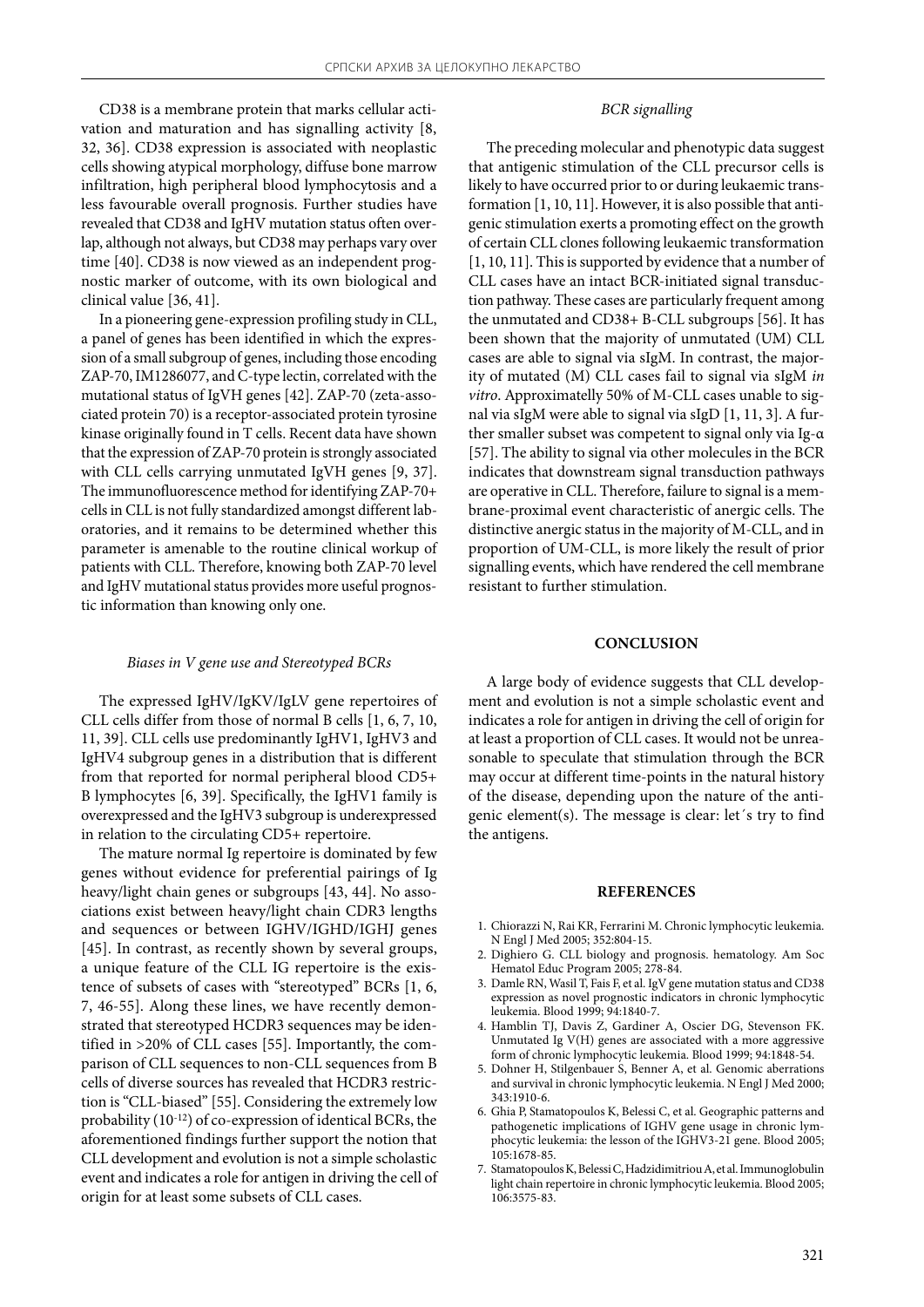- 8. Krober A, Seiler T, Benner A, et al. V(H) mutation status, CD38 expression level, genomic aberrations, and survival inchronic lymphocytic leukemia. Blood 2002; 100:1410-6.
- 9. Rassenti LZ, Huynh L, Toy TL, et al. ZAP-70 compared with immunoglobulin heavy-chain gene mutation status as a predictor of disease progression in chronic lymphocytic leukemia. N Engl J Med 2004; 351:893-901.
- 10. Chiorazzi N, Ferrarini M. B cell chronic lymphocytic leukemia: lessons learned from studies of the B cell antigen receptor. Annu Rev Immunol 2003; 21:841-94.
- 11. Stevenson FK, Caligaris-Cappio F. Chronic lymphocytic leukemia: revelations from the B-cell receptor. Blood 2004; 103:4389-95.
- 12. Oppezzo P, Dighiero G. What do somatic hypermutation and class switch recombination teach us about chronic lymphocytic leukaemia pathogenesis? Curr Top Microbiol Immunol 2005; 294:71-89.
- 13. Maizels N. Immunoglobulin gene diversification. Annu Rev Genet 2005; 39:23-46.
- 14. Schlissel MS. Regulating antigen-receptor gene assembly. Nat Rev Immunol 2003; 3:890-9.
- 15. Lefranc M-P. Nomenclature of the human immunoglobulin heavy (IGH) genes. Exp Clin Immunogenet 2001; 18:100-16.
- 16. Lefranc M-P. Nomenclature of the human immunoglobulin kappa (IGK) genes. Exp Clin Immunogenet 2001; 18:161-74.
- 17. Lefranc M-P. Nomenclature of the human immunoglobulin lambda (IGL) genes. Exp Clin Immunogenet 2001; 18:242-54.
- 18. Dudley DD, Chaudhuri J, Bassing CH, Alt FW. Mechanism and control of V(D)J recombination versus class switch recombination: similarities and differences. Adv Immunol 2005; 86:43-112.
- 19. Papavasiliou F, Casellas R, Suh H, et al. V(D)J recombination in mature B cells: a mechanism for altering antibody responses. Science 1997; 278:298-301.
- 20. Brauninger A, Goossens T, Rajewsky K, Kuppers R. Regulation of immunoglobulin light chain gene rearrangements during early B cell development in the human. Eur J Immunol 2001; 31:3631-7.
- 21. Papavasiliou FN, Schatz DG. Somatic hypermutation of immunoglobulin genes: merging mechanisms for genetic diversity. Cell 2002; 109:S35-44.
- 22. Besmer E, Gourzi P, Papavasiliou FN. The regulation of somatic hypermutation.Curr Opin Immunol 2004; 16:241-5.
- 23. Seki M, Gearhart PJ, Wood RD. DNA polymerases and somatic hypermutation of immunoglobulin genes. EMBO Rep 2005; 6:1143- 8.
- 24. Neuberger MS, Di Noia JM, Beale RC, Williams GT, Yang Z, Rada C. Somatic hypermutation at A.T pairs: polymerase error versus dUTP incorporation. Nat Rev Immunol 2005; 5:171-8.
- 25. Di Noia JM, Neuberger MS. Molecular mechanisms of antibody somatic hypermutation. Annu Rev Biochem 2007; 76:1-22.
- 26. Manser T. Textbook germinal centers? J Immunol 2004; 172:3369- 75.
- 27. William J, Euler C, Christensen S, Schlomchik M. Evolution of autoantibody responses via somatic hypermutation outside of germinal centers. Science 2002; 297(5589):2006-8.
- 28. Tiller T, Tsuiji M, Yurasov S, Velinzon K, Nussenzweig MC, Wardemann H. Autoreactivity in human IgG+ memory B cells. Immunity 2007; 26:205-13.
- 29. Kenter AL. Class switch recombination: an emerging mechanism. Curr Top Microbiol Immunol 2005; 290:171-99.
- 30. Selsing E. Ig class switching: targeting the recombinational mechanism. Curr Opin Immunol 2006; 18:249-54.
- 31. Pan-Hammarstrom Q, Zhao Y, Hammarstrom L. Class switch recombination: a comparison between mouse and human. Adv Immunol 2007; 93:1-61.
- 32. Montserrat E. Classical and new prognostic factors in chronic lymphocytic leukemia: where to now? Hematol J 2002; 3:7-9.
- 33. Maloum K, Davi F, Merle-Beral H, et al. Expression of unmutated VH genes is a detrimental prognostic factor in chronic lymphocytic leukemia. Blood 2000; 96:377-9.
- 34. Forconi F, Sahota SS, Lauria F, Stevenson FK. Revisiting the definition of somatic mutational status in B-cell tumors: does 98% homology mean that a V(H)-gene is unmutated? Leukemia 2004; 18:882-3.
- 35. Vasconcelos Y, Davi F, Levy V, et al. Binet's staging system and VH genes are independent but complementary prognostic indicators in chronic lymphocytic leukemia. J Clin Oncol 2003; 21:3928-32.
- 36. Ghia P, Guida G, Stella S, et al. The pattern of CD38 expression defines a distinct subset of chronic lymphocytic leukemia (CLL) patients at risk of disease progression. Blood 2002; 101:1262-9.
- 37. Crespo M, Bosch F, Villamor N, et al. ZAP-70 expression as a surrogate for immunoglobulin-variable-region mutations in chronic lymphocytic leukemia. N Engl J Med 2003; 348:1764-75.
- 38. Oscier DG, Gardiner AC, Mould SJ, et al. Multivariate analysis of prognostic factors in CLL: clinical stage, IGVH gene mutational status, and loss or mutation of the p53 gene are independent prognostic factors. Blood 2002; 100:1177-84.
- 39. Fais F, Ghiotto F, Hashimoto S, et al. Chronic lymphocytic leukemia B cells express restricted sets of mutated and unmutated antigen receptors. J Clin Invest 1998; 102:1515-25.
- 40. Binet JL, Caligaris-Cappio F, Catovsky D, et al; International Workshop on Chronic Lymphocytic Leukemia (IWCLL). Perspectives on the use of new diagnostic tools in the treatment of chronic lymphocytic leukemia. Blood 2006; 107:859-61.
- 41. Damle R, Allen S, Rai K, Chiorazzi N. CD38 Expression identifies an active subset of proliferating cells within the clonal population in chronic lymphocytic leukemia patients (in vitro analysis). Blood (ASH Annual Meeting Abstracts) 2006; 108:Abstract 28.
- 42. Klein U, Tu Y, Stolovitzky GA, et al. Gene expression profiling of B cell chronic lymphocytic leukemia reveals a homogeneous phenotype related to memory B cells. J Exp Med 2001; 194:1625-38.
- 43. Brezinschek HP, Foster SJ, Dorner T, Brezinschek RI, Lipsky PE. Pairing of variable heavy and variable kappa chains in individual naive and memory B cells. J Immunol 1998; 160:4762-7.
- 44. de Wildt RM, Hoet RM, van Venrooij WJ, Tomlinson IM, Winter G. Analysis of heavy and light chain pairings indicates that receptor editing shapes the human antibody repertoire. J Mol Biol 1999; 285:895-901.
- 45. Xu JL, Davis MM. Diversity in the CDR3 region of V(H) is sufficient for most antibody specificities. Immunity 2000; 13(1):37-45.
- 46. Johnson TA, Rassenti LZ, Kipps TJ. Ig VH1 genes expressed in B cell chronic lymphocytic leukemia exhibit distinctive molecular features. J Immunol 1997; 158:235-46.
- 47. Widhopf GF 2nd, Kipps TJ. Normal B cells express 51p1-encoded Ig heavy chains that are distinct from those expressed by chronic lymphocytic leukemia B cells. J Immunol 2001; 166:95-102.
- 48. Tobin G, Thunberg U, Johnson A, et al. Chronic lymphocytic leukemias utilizing the VH3-21 gene display highly restricted Vlambda2-14 gene use and homologous CDR3s: implicating recognition of a common antigen epitope. Blood 2003; 101:4952-7.
- 49. Ghiotto F, Fais F, Valetto A, et al. Remarkably similar antigen receptors among a subset of patients with chronic lymphocytic leukemia. J Clin Invest 2004; 113:1008-16.
- 49. Widhopf GF 2nd, Rassenti LZ, Toy TL, Gribben JG, Wierda WG, Kipps TJ. Chronic lymphocytic leukemia B cells of more than 1% of patients express virtually identical immunoglobulins. Blood 2004; 104:2499-504.
- 50. Messmer BT, Albesiano E, Efremov DG, et al. Multiple distinct sets of stereotyped antigen receptors indicate a role for antigen in promoting chronic lymphocytic leukemia. J Exp Med 2004; 200:519- 25.
- 51. Tobin G, Thunberg U, Karlsson K, et al. Subsets with restricted immunoglobulin gene rearrangement features indicate a role for antigen selection in the development of chronic lymphocytic leukemia. Blood 2004; 104:2879-85.
- 52. Thorselius M, Krober A, Murray F, et al. Strikingly homologous immunoglobulin gene rearrangements and poor outcome in VH3- 21-utilizing chronic lymphocytic leukemia independent of geographical origin and mutational status. Blood 2006; 107:2889-94.
- 53. Belessi CJ, Davi FB, Stamatopoulos KE, et al. IGHV gene insertions and deletions in chronic lymphocytic leukemia: "CLL-biased" deletions in a subset of cases with stereotyped receptors. Eur J Immunol 2006; 36:1963-74.
- 54. Stamatopoulos K, Belessi C, Moreno C, et al. Over 20% of patients with chronic lymphocytic leukemia carry stereotyped receptors: Pathogenetic implications and clinical correlations. Blood 2007; 109:259-70.
- 55. Lanham S, Hamblin T, Oscier D, Ibbotson R, Stevenson F, Packham G. Differential signaling via surface IgM is associated with VH gene mutational status and CD38 expression in chronic lymphocytic leukemia. Blood 2003; 10:1087-93.
- 56. Vuillier F, Dumas G, Magnac C, et al. Lower levels of surface B-cellreceptor expression in chronic lymphocytic leukemia are associated with glycosylation and folding defects of the mu and CD79a chains. Blood 2005; 105:2933-40.